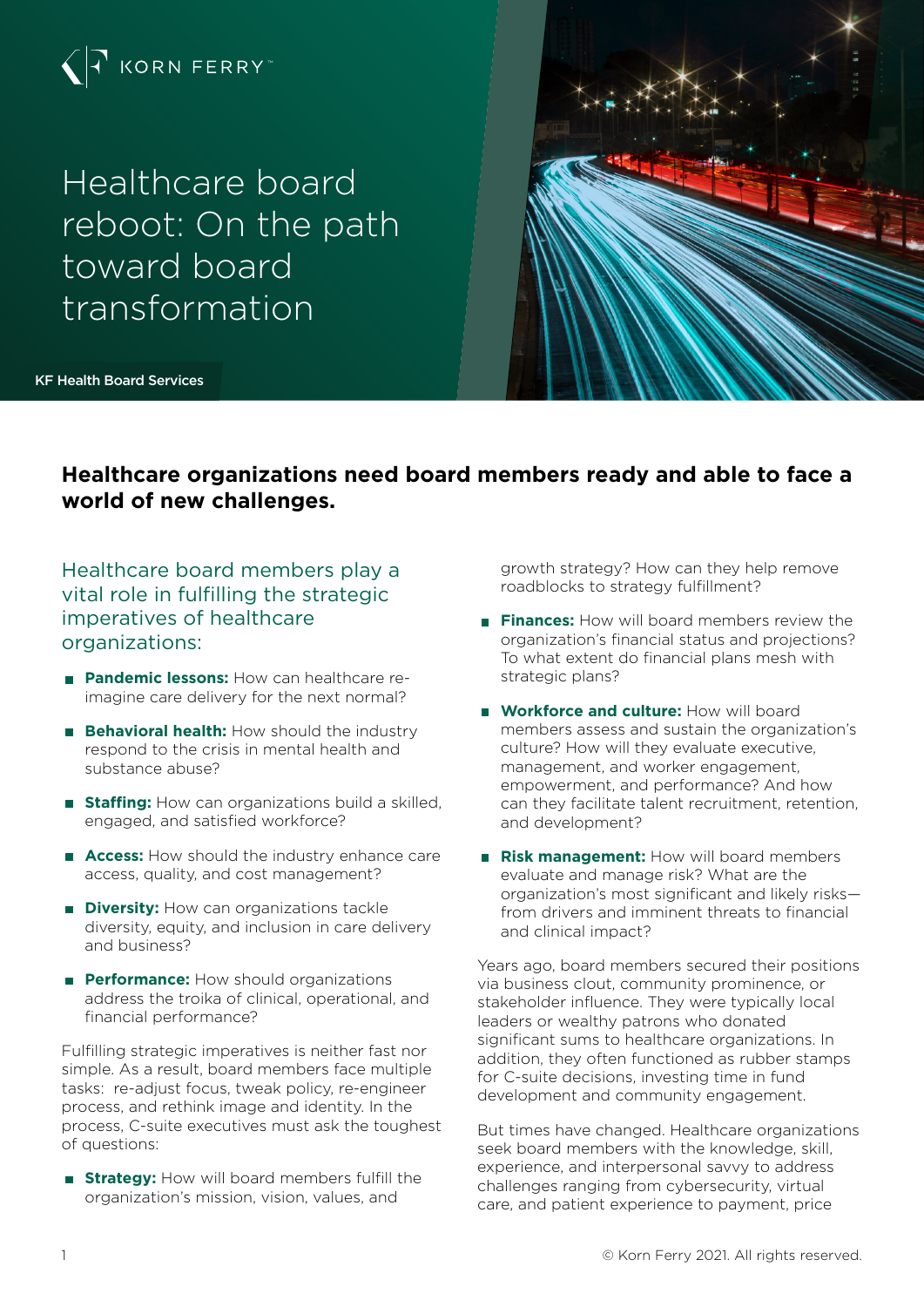

transparency, and data analytics.

Healthcare organizations face a dual challenge:

- **Pinpoint, recruit, on-board, develop, and** sustain new board talent.
- Ease out board members who no longer complement the organization's strategic imperatives.

C-suite executives must pose multiple questions to gain insight into board roles, responsibilities, and functions:

- **Value:** How will board members add value to the organization? How can they support the fulfillment of clinical, operational, and financial goals and objectives?
- **Markets:** How can board members identify new and emerging markets and populations? How can they analyze and act upon new opportunities via new or reconfigured products and services?
- **Forecasting:** How should board members address emerging healthcare issues, policies, problems, and trends?
- **Partnerships:** How can board members help facilitate business and clinical collaborations, partnerships, and alliances?

Answering these questions isn't easy. Organizations must re-engineer care and business models and think, speak, and act like start-ups. Up-and-comers like Elektra Health, Ava, HealX, and Happy Seniors have multiple strengths in common: laser-like focus, customer commitment, growth mindset, agility, persistence, market

leadership, and rapid execution.

# What makes a high-performing board special? Consider these differentiators:

### **High-performing boards leverage experience to develop alternative sources of revenue and growth.**

Board members can support the selection of new revenue streams to accelerate revenue growth by asking multiple questions:

**Need:** Does the revenue stream meet a related need of customers and stakeholders—from providers, payers, and suppliers to patients, consumers, and government? How could the

organization leverage its brand reputation and experience to build and strengthen new revenue streams?

**Value:** Is the new revenue stream consistent with the organization's mission, vision, values, strategic imperatives, and value proposition? How would a new revenue stream shift stakeholders' value expectations?

**Integration:** How does the new revenue stream mesh with your organization's business, clinical models, and resource availability?

Board members can assist in evaluating new revenue streams by engaging in conversations with community leaders, business owners, employees, and other stakeholders.



The possibilities are endless. Many providers will expand patient services via hospital-at-home programs driven by breakthrough monitors and sensors and clinicians who make house calls. Others like Bayonne, N.J.-based CarePoint Health will build innovation centers or spin out new companies as Mount Sinai Health System did with Stamford, CT-based Sema4. And still others will invest in tech-focused start-ups, following the lead of Ascension, Providence, and Baptist Health South Florida.

Acting on new revenue streams requires board members to revisit board performance—from finding board members who complement mission, vision, values, and strategy to turbocharging teams via fresh takes on roles, responsibilities, assignments, and best practices.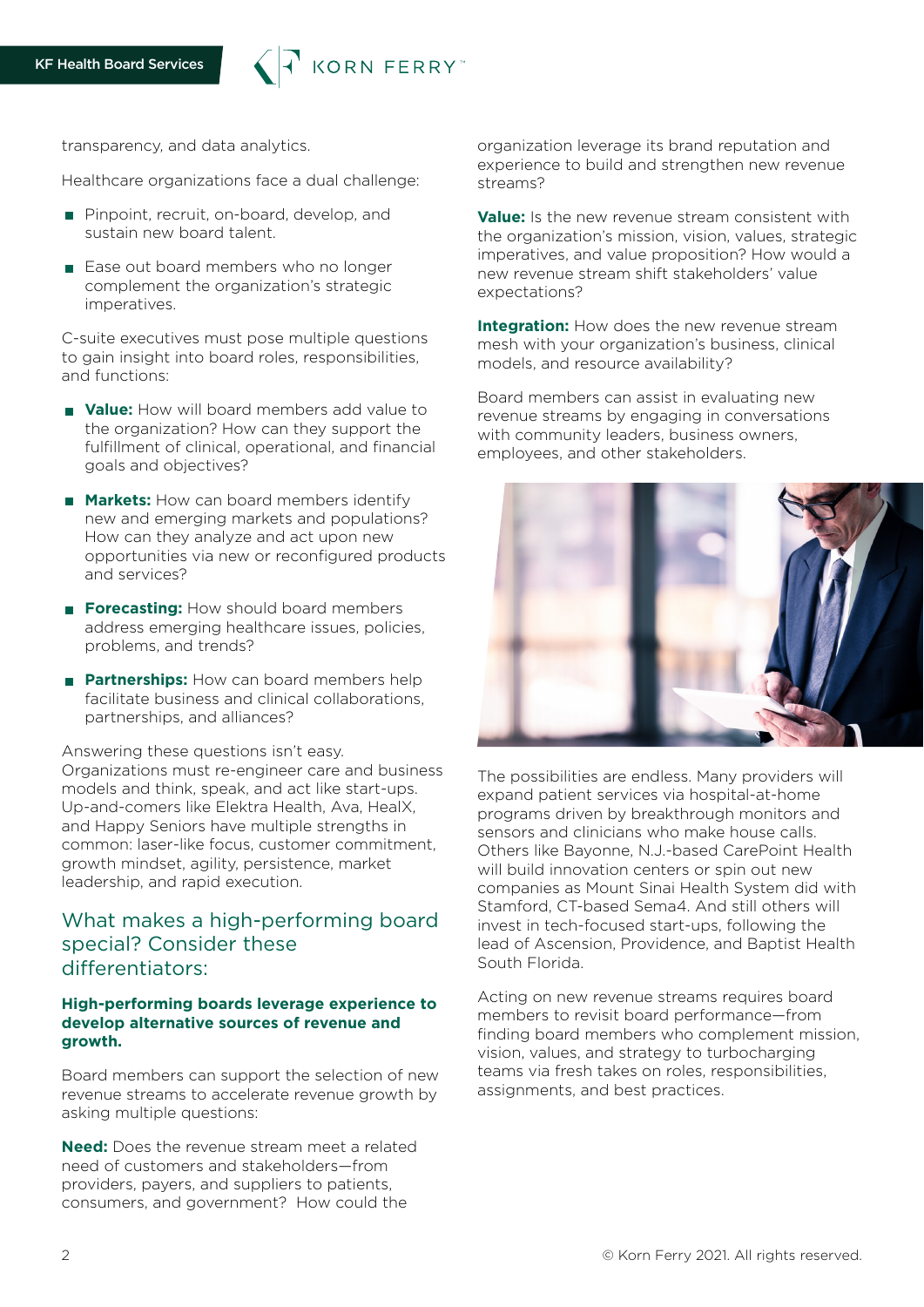KORN FERRY

High-performing board members score high in thinking, emotional intelligence, and character.



# **High-performing boards use healthcare insights to drive decisions on focus, purpose, vision, and strategy.**

But, first, board members must handle the size and complexity—from healthcare services and facilities, medical devices and equipment, and hospital supplies to insurance, managed care, and pharmaceuticals.

They also must grasp the influence and impact of trends ranging from population health, predictive analytics, specialized outpatient care, and hospital-at-home to virtual care, AI, and patient experience.

Board members must grasp the organization's unique mission, vision, values, culture, and challenges. For example, board members affiliated with a faith-based system must discover how mission, vision, and values will shape decisions related to innovation, care management, investment, technology, social determinants, or the balance between quality, access, cost, and equity,

Board performance on mission, vision, and values is anchored in knowledge, skill, and experience, values mesh, and communication skills—from active listening and the ability to ask questions and deliver feedback to mastery of communication's seven Cs: clear, concise, concrete, candid, complete, coherent, and courteous.

# **High-performing board members score high in thinking, emotional intelligence, and character.**

However, selecting the right best board member requires CEOs to reach beyond skills, knowledge, and experience. Among the issues to consider:

**Cognition:** How does the board member or potential board member reveal an ability to think, know, remember, evaluate, make decisions, and solve problems?

**Emotional intelligence**: How well does the board member tap into emotional intelligence: the ability to perceive, control, and evaluate emotions and understand, interpret, and respond to the feelings of other board members?

**Character:** How does the board member reveal character? Specifically, does the board member display values like justice, fairness, trustworthiness, strength, responsibility, and respect?

**Mission, vision, and values mesh:** How does the board member's personal and career mission align with the organization's mission? Do the board member's life and career trajectory complement the organization's vision? And is the board member in sync with organizational values—from diversity, inclusion, innovation, and integrity to sustainability, teamwork, transparency, and trust?

### **High-performing boards operate with accountabilities, policies, and processes supported by education and training.**

For example, a board's "rules of engagement" cover everything from the board-executive dynamics to running a meeting, evaluating board performance, onboarding and training new directors, and executing a succession plan.

Board members should take part in periodic deep dives on board issues like organizational resilience, workplace transformation, risk management, diversity, equity, and inclusion, stakeholder activism, and environmental, social, and corporate governance (ESG).

Just as important, they should receive updates on healthcare challenges—from health equity and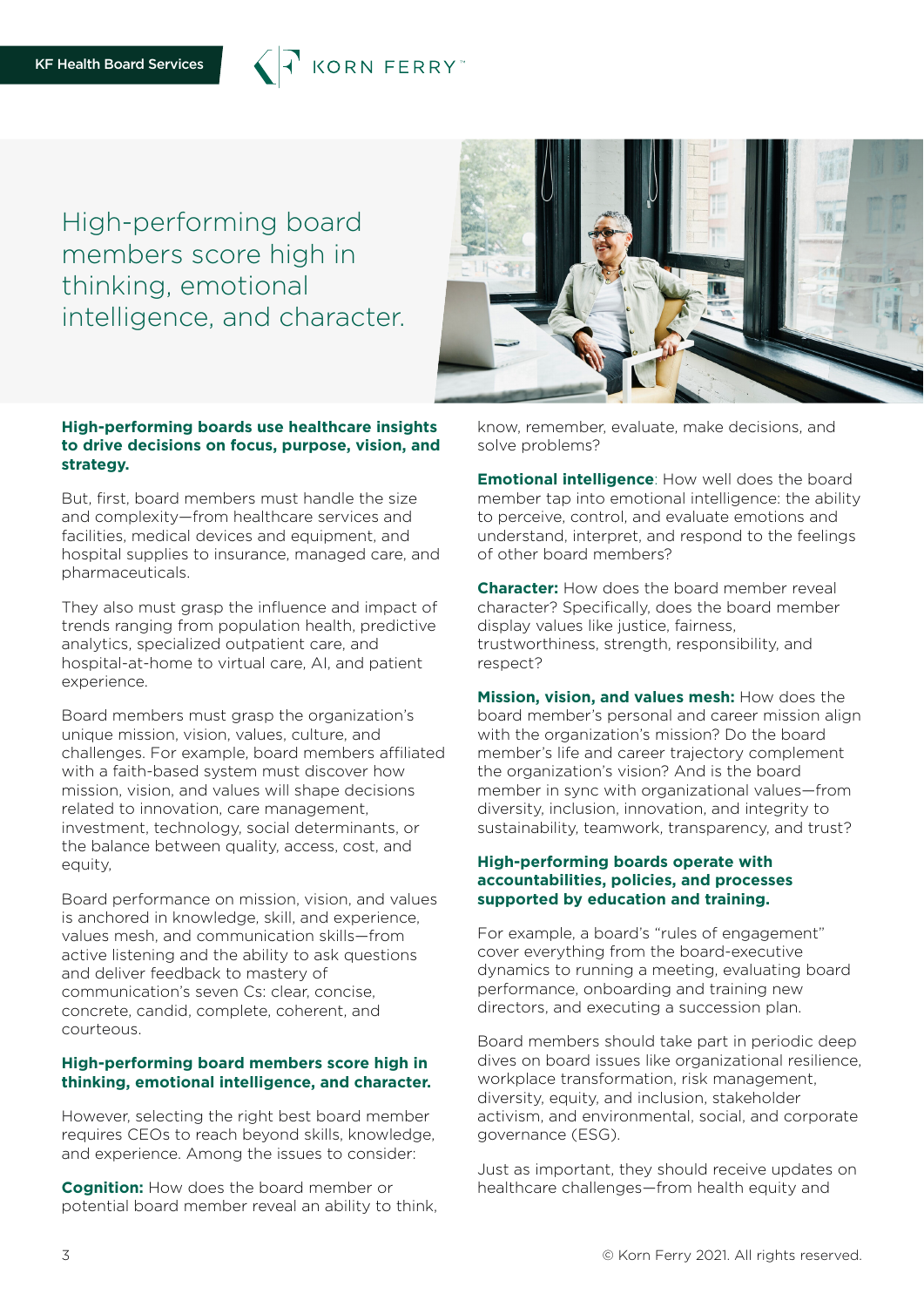

Members must be able to shape mission-driven strategy and navigate the challenges healthcare organizations face today.



virtual care to revenue diversification and artificial intelligence and automation.

Industries and professions evolve, leaving CEOs with the task of news analysis, evaluation, and synthesis. C-suite executives can easily package news and feature stories, reports, or studies via subheads like trend, implication, strategy, and lessons learned or why it matters and the more significant trend.

# **High-performing boards have high-performing leaders.**

At the helm of every high-performing board is a high-performing board chairperson. These leaders understand the business of healthcare and how boards create a strategic platform for C-suite decision making and problem solving. The best board leaders facilitate collaborative decision making, deliver friendly reminders on strategic imperatives, clarify expectations, and run efficient, productive meetings. They also support the CEO and C-suite team, refresh the board and C-suite succession plans, raise the bar on recruitment, hiring, development and retention, and request feedback. In some cases, they also transition or ease out disengaged or hostile board members.

# **High-performing boards support the organization, CEO, and C-suite team.**

Boards support strategic imperatives, act as stewards of mission, and inform CEO and C-suite decisions. Whether board members home in on information and service integration, payment, supply chain, or cybersecurity, they need access to timely, evidence-based information and insights.

Board members align their focus with organizational mission, vision, values, size, and complexity—whether the organization is a single community, faith-based health system, or a large, multi-state academic entity. Boards must commit to their focus—both as individuals and team members.

# **High-performing boards are willing to change the board member mix.**

Many boards have re-engineered their member profile to incorporate individuals with healthcare or business knowledge, skill, and expertise in highdemand areas like finance, strategy, retail, advertising, product development, marketing, or technology. Fit is everything. Organizations looking to expand via a merger, acquisition, or alliance seek out members with comparable knowledge, skill, or experience. For example, a small, faith-based system in rural Nebraska might look for members with expertise in small business, banking, marketing, or transportation.

That being said, all boards confront the same set of challenges: reinvigorate the organization's culture, hold the CEO accountable, and address strategic trends, issues, and challenges.

# **High-performing boards learn how to go along and get along in their board journey.**

Boards sometimes push back against members who interrupt conversations, fail to listen, and dismiss colleagues' opinions. Other board members are labeled as combative, unproductive, or disengaged. Some take detours, wander into the weeds of politics, or cling to controversial theories. Solutions include the highly unlikely scenario of board member impeachment or the imposition of term limits. The best solution: match tasks and assignments with board personalities to give every board member the opportunity for a successful experience.

Moving forward, boards should select members who can connect, communicate, and collaborate with others. These board members typically have